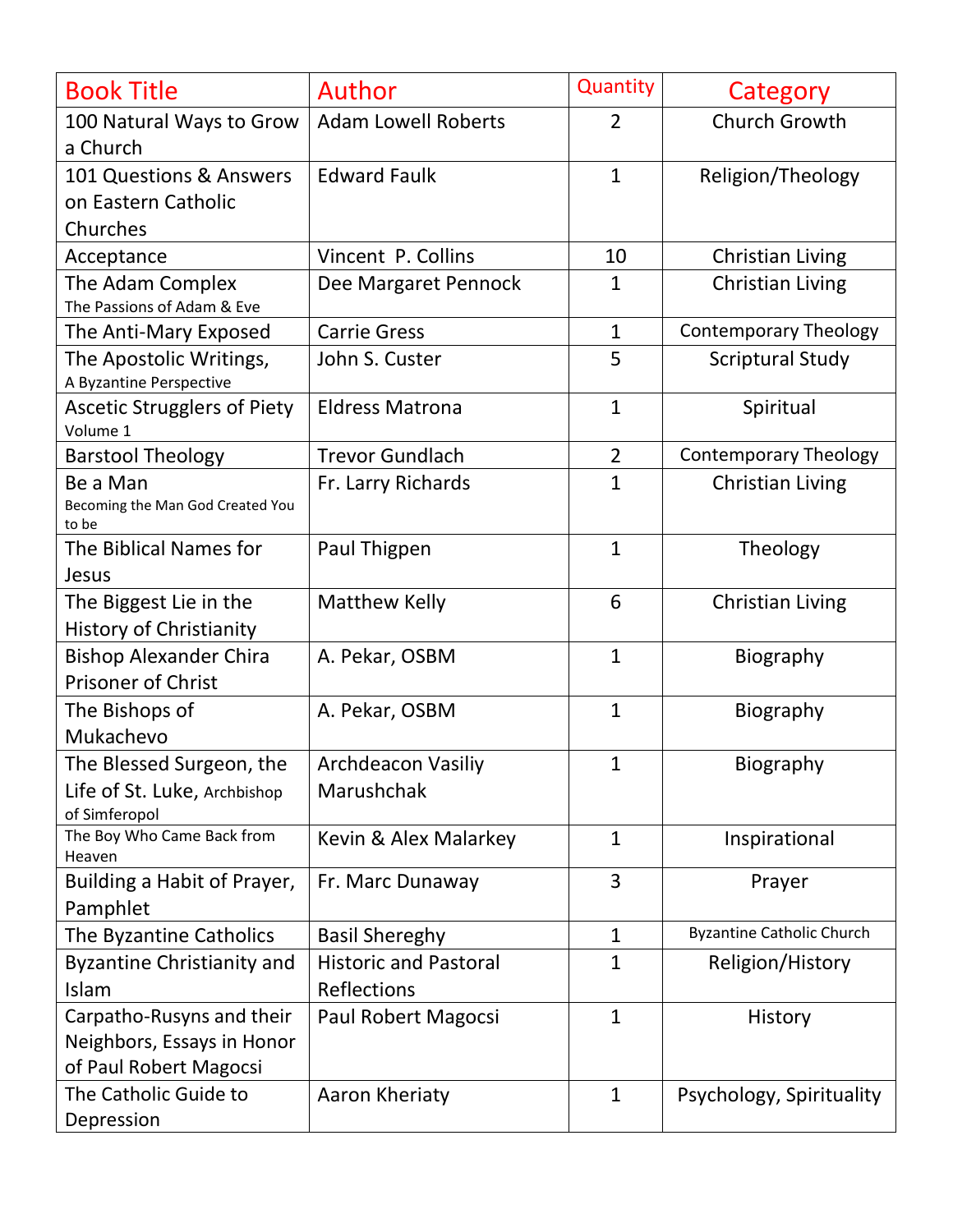| Celebration!<br>Reflections on the Divine and                                             | Kyr Joseph Archbishop<br>Raya                                   | $\mathbf{1}$   | Liturgy                                          |
|-------------------------------------------------------------------------------------------|-----------------------------------------------------------------|----------------|--------------------------------------------------|
| Holy Liturgy<br><b>Counsels for Life</b>                                                  |                                                                 | $\mathbf{1}$   |                                                  |
|                                                                                           | <b>Father Epiphanios</b><br>John Paul II                        | $\mathbf{1}$   | Christian Living<br>Religion, Catholic, Theology |
| Crossing the Threshold of<br>Hope                                                         |                                                                 |                |                                                  |
| Dear Parents, A Gift of<br>Love for Families                                              | Cathrine de Hueck Doherty                                       | $\mathbf{1}$   | <b>Christian Living</b>                          |
| Discovering the Prophecies<br>of Christ, Pamphlet                                         | Fr. A. James Bernstein                                          | $\mathbf{1}$   | <b>Biblical</b>                                  |
| The Eastern Catholic<br>Churches                                                          | Joan L. Roccasalvo                                              | $\mathbf{1}$   | The Church                                       |
| Facing East, A Pilgrim's<br>Journey into the Mysteries of<br>Orthodoxy                    | <b>Frederica Mathewes-</b><br>Green                             | $\mathbf{1}$   | Religion/Spirituality                            |
| <b>Falling Upward</b>                                                                     | <b>Richard Rohr</b>                                             | $\mathbf{1}$   | Christian Living                                 |
| The Feast Days of the<br>Church                                                           |                                                                 | $\mathbf{1}$   | Religion                                         |
| The First Christians                                                                      | <b>Marigold Hunt</b>                                            | $\mathbf{1}$   | <b>Biblical</b>                                  |
| <b>First Fruits of Prayer</b>                                                             | <b>Frederica Mathewes-</b><br>Green                             | $\mathbf{1}$   | Lent                                             |
| The Flame of Love                                                                         | Elizabeth Kindelmann                                            | 5              | Spiritual                                        |
| <b>Flames of Wisdom</b>                                                                   | David Beck                                                      | $\mathbf{1}$   | Spiritual                                        |
| <b>Four Great Saints</b>                                                                  | From the Great<br>Synaxaristes of the<br><b>Orthodox Church</b> | $\mathbf{1}$   | Saints/Spirituality                              |
| The Friendship of Women                                                                   | Joan Chittister                                                 | 1              | Spirituality                                     |
| The Forgotten Dessert<br>Mothers: Sayings, Lives, and<br>Stories of Early Christian Women | Laura Swan                                                      | $\mathbf{1}$   | Spiritual                                        |
| <b>Gift and Mystery</b>                                                                   | Pope John Paul II                                               | $\mathbf{1}$   | Religion, Catholic, Theology                     |
| Give Thanks to God,<br>A Special Message for Young<br>Adults, Pamphlet                    | Fr. Peter Gillquist                                             | 3              | Faith                                            |
| Guardian Angel Children's<br>Prayer Book                                                  | Fr. T. Lozynsky                                                 | $\overline{2}$ | Children                                         |
| <b>Hearts of Fire</b>                                                                     | The Voice of the Martyrs                                        | $\mathbf{1}$   | Christianity                                     |
| The Heavenly Garden                                                                       | St. Nicholas Orthodox<br><b>Educational Society</b>             | $\mathbf{1}$   | Children                                         |
| Heaven is for Real                                                                        | Todd Burpo                                                      | $\mathbf{1}$   | Inspirational                                    |
| The Holy Gospel<br>A Byzantine Perspective                                                | John S. Custer                                                  | 5              | <b>Scriptural Study</b>                          |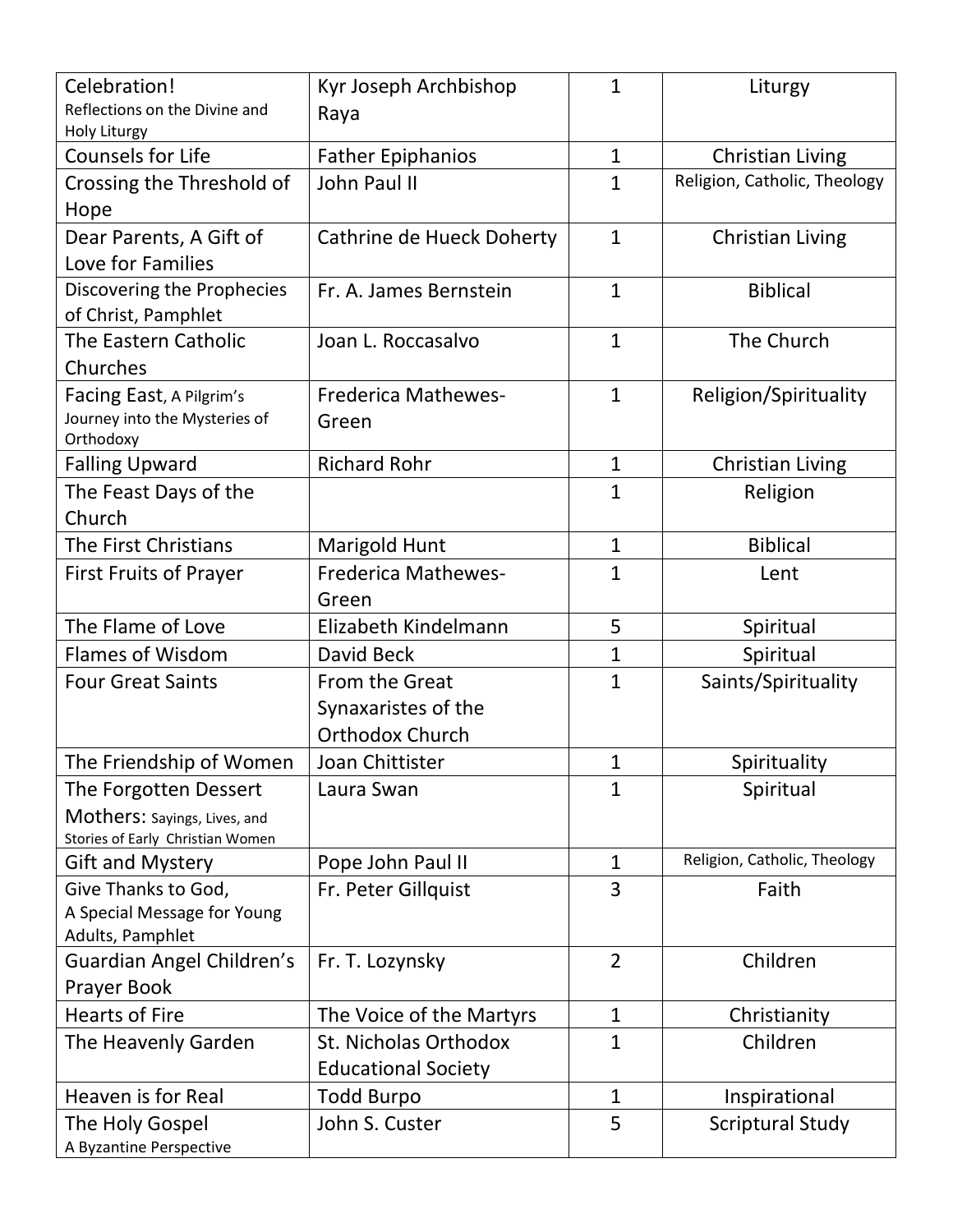| The Holy Monks of Mt. Athos                                                     | Patrikia                                       | $\mathbf{1}$ | Children                 |
|---------------------------------------------------------------------------------|------------------------------------------------|--------------|--------------------------|
| How to Read Your Bible,                                                         | Metropolitan Kallistos Ware                    | 3            | <b>Bible</b>             |
| Pamphlet                                                                        |                                                |              |                          |
| I Am With You Always                                                            | <b>Patriarch Gregorious III</b>                | $\mathbf{1}$ | Spirituality             |
| <b>Immortal Diamond</b>                                                         | <b>Richard Rohr</b>                            | $\mathbf{1}$ | Spirituality             |
| <b>Inexhaustible Delights</b>                                                   | <b>God with Us Publications</b>                | 5            | Living Faith and Worship |
| Jacinta, The Flower of                                                          | <b>Humberto Sousa Medeiros</b>                 | $\mathbf{1}$ | Saints/Virgin Mary       |
| Fatima                                                                          |                                                |              |                          |
| Jesus, A dialogue with the                                                      | Lev Gillet                                     | $\mathbf{1}$ | Theology                 |
| Savior                                                                          |                                                |              |                          |
| The Jesus Prayer in                                                             | Gabriele Winkler                               | $\mathbf{1}$ | Spiritual                |
| <b>Eastern Spirituality</b>                                                     |                                                |              |                          |
| The Jesus Prayer Rosary                                                         | <b>Michael Cleary</b>                          | $\mathbf{1}$ | Prayer/Spirituality      |
| Journey Through the Great Fast<br>Daily Meditations and Reflection<br>Questions | Archeparchy of Pittsburgh                      | $\mathbf{1}$ | Lent                     |
| A Journey through Great<br>Lent                                                 | Very Rev. Stephen Belonick                     | $\mathbf{1}$ | Lent                     |
| Journey to God                                                                  | <b>Daniel Burke</b>                            | 6            | Spirituality             |
| <b>Kiss of Christ</b>                                                           | Catherine de Hueck<br>Doherty                  | $\mathbf{1}$ | Sacraments               |
| Little Flowers of St.                                                           | St. Anthony Guild Press                        | $\mathbf{1}$ | <b>Saints</b>            |
| <b>Francis of Assisi</b>                                                        |                                                |              |                          |
| Live Not By Lies,                                                               | <b>Rod Dreher</b>                              |              | Culture/Religion/History |
| A Manual for Christian Disidents                                                |                                                |              |                          |
| The Last Battle                                                                 | C.S. Lewis                                     | $\mathbf{1}$ | Fiction/Young Adults     |
| The Last Seven Words                                                            | Fulton J. Sheen                                | 3            | Lent                     |
| A Layman in the Desert                                                          | Danielle Opperwall                             | $\mathbf{1}$ | Christian Living         |
| The Lenten Spring                                                               | <b>Thomas Hopko</b>                            | $\mathbf{1}$ | Lent                     |
| Life after Death                                                                | <b>Metropolitan of Nafpaktos</b><br>Hierotheos | $\mathbf{1}$ | Spiritual                |
| Life and Worship: The                                                           | God with Us Publications                       | 5            | Worship                  |
| <b>Mystery of Christ Among</b>                                                  |                                                |              |                          |
| Us                                                                              |                                                |              |                          |
| Life - Miracles - Prophecies                                                    |                                                | $\mathbf{1}$ | Spiritual                |
| of Saint Seraphim of Virista                                                    |                                                |              |                          |
| Light for Life, The Mystery                                                     | <b>God With Us Publications</b>                | $\mathbf{1}$ | Faith                    |
| Believed, Part One                                                              |                                                |              |                          |
| Light for Life, The Mystery                                                     | <b>God With Us Publications</b>                | 5            | Worship                  |
| Celebrated, Part Two                                                            |                                                |              |                          |
| Light for Life, The Mystery                                                     | <b>God With Us Publications</b>                | 15           | Lent                     |
| Lived, Part Three                                                               |                                                |              |                          |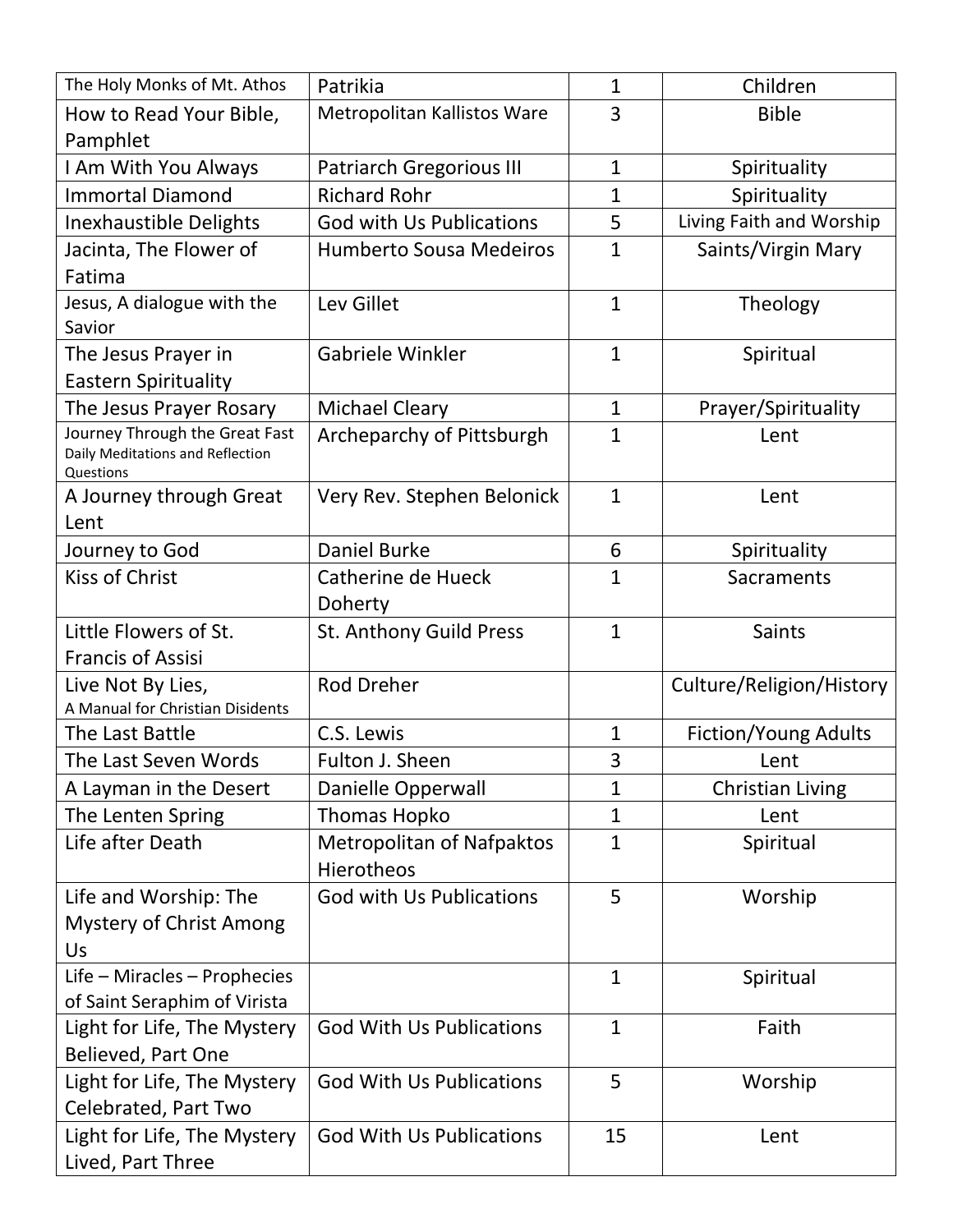| Light of the East, A Guide to<br><b>Eastern Catholicism for Western</b><br>Catholics | George Appleyard                    | $\mathbf{1}$   | <b>Eastern Catholic</b>          |
|--------------------------------------------------------------------------------------|-------------------------------------|----------------|----------------------------------|
| The Lion, the Witch, and<br>The Wardrobe                                             | C.S. Lewis                          | $\mathbf{1}$   | Fiction/Young Adults             |
| The Little Butterfly Who<br>Loved Jesus                                              | Susan Brindle and<br>Miriam Lademan | $\mathbf{1}$   | Children/Sacraments              |
| Liturgical Catechism of the<br>Sacrifice of the Divine Liturgy                       |                                     | $\mathbf{1}$   | Catechetical                     |
| The Lord's Prayer<br>A Guide to Praying to Our Father                                | <b>Wesley Hill</b>                  | $\mathbf{1}$   | <b>Christian Essentials</b>      |
| Mary, Mother of God                                                                  | St. George VBS                      | $\mathbf{1}$   | Children                         |
| <b>Mere Christianity</b>                                                             | C.S. Lewis                          | $\mathbf{1}$   | <b>Christian Theology</b>        |
| Mother of God                                                                        | Cunningham and Sapieha              | 1              | Mother of God                    |
| Mothering,<br>Becoming the Heart of the Home                                         | <b>Rosalie Mcphee</b>               | $\mathbf{1}$   | <b>Christian Living</b>          |
| <b>New Testament</b>                                                                 | <b>Dynamic Catholic Version</b>     | 6              | <b>Bible</b>                     |
| On Living Simply                                                                     | St. John Chrysostom                 | 1              | Christian Living                 |
| One World, One Heart                                                                 | <b>Susan Polis Schutz</b>           | $\overline{2}$ |                                  |
| Open Mind, Open Heart<br>The Contemplative Dimension of the<br>Gospel                | <b>Thomas Keating</b>               | $\mathbf{1}$   | <b>Scriptural Study</b>          |
| Partnership                                                                          | Vincent P. Collins                  | 10             | <b>Christian Living</b>          |
| <b>The Plainchant Tradition</b><br>of Southwestern Rus'                              | Joan Roccasalvo                     | 1              | <b>Church Tradition</b>          |
| The Praises, Psalm 148                                                               | Niko Chocheli                       | $\mathbf{1}$   | Children                         |
| Prayer in the Night<br>For Those Who Work or Watch or Weep                           | <b>Tish Harrison Warren</b>         | $\mathbf{1}$   | Religion/Theology                |
| The Primitive Church                                                                 | Rev. D. I Lanslots, O.S.B.          | 1              | <b>Church History</b>            |
| The Ransom of the Jews                                                               | Radu Ioanid                         | 1              | Romanian Literature              |
| <b>Reclaiming the Republic</b>                                                       | Robert G. Marshall                  | $\mathbf{1}$   | Politics/Christian               |
| <b>St. Francis of Assisi</b><br>and the Conversion of the Muslims                    | Frank M. Rega                       | $\mathbf{1}$   | Saints/History                   |
| <b>Saint Athanasius</b>                                                              | F. A. Forbes                        | $\mathbf{1}$   | Saints                           |
| <b>Saint Basil the Great</b>                                                         | Archbishop Joseph Tawil             | $\mathbf{1}$   | <b>Saints</b>                    |
| The Screwtape Letters                                                                |                                     |                |                                  |
|                                                                                      | C.S. Lewis                          | $\mathbf{1}$   | Fiction/Christianity             |
| Seven Lies about Catholic<br>History                                                 | Diane Moczar                        | $\mathbf{1}$   | <b>Catholic History</b>          |
| A Severe Mercy                                                                       | <b>Sheldon Vanauken</b>             | $\mathbf{1}$   | Christian                        |
|                                                                                      | <b>God With Us Publications</b>     | 5              | Autobiography/Memoir             |
| Shown to be Holy<br>The Sower's Seeds                                                | <b>Brian Cavanaugh</b>              | $\mathbf{1}$   | Faith and Worship<br>Inspiration |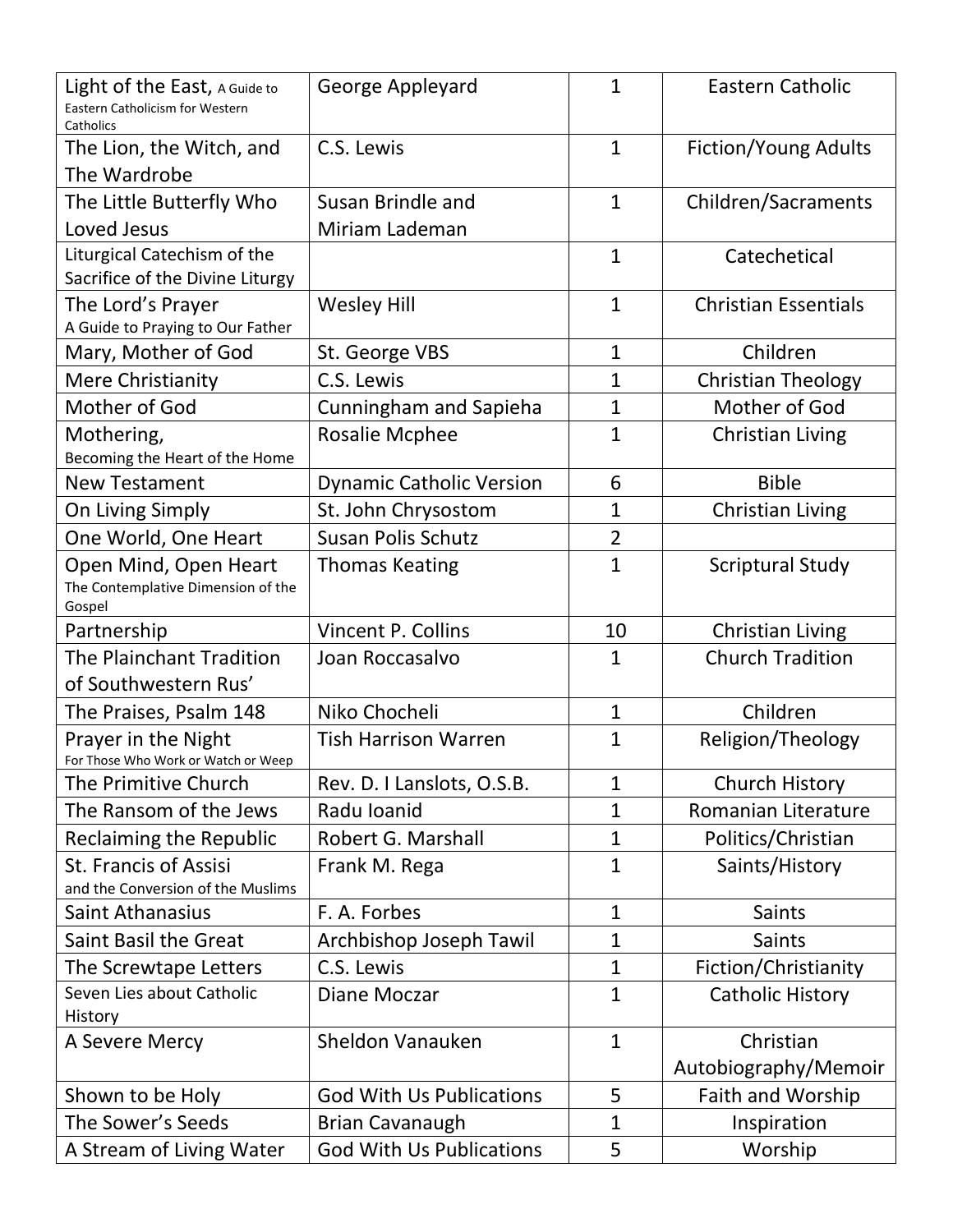| Sts. Cyril & Methodius                                                                         | Sister M. Martina Tybor            | $\mathbf{1}$ | <b>Saints</b>         |
|------------------------------------------------------------------------------------------------|------------------------------------|--------------|-----------------------|
| <b>Theodore Romzha</b><br>His Life, Times, and Martyrdom                                       | Lásló Puskás                       | $\mathbf{1}$ | <b>Eastern Saints</b> |
| <b>Toolkit for Spiritual Growth</b><br>A Practical Guide to Prayer,<br>Fasting, and Almsgiving | Fr. Evan Armatas                   | $\mathbf{1}$ | Spirituality          |
| To the Ends of the Earth                                                                       | <b>God with Us Publications</b>    | $\mathbf{1}$ | Catechetical          |
| Time for the Lord to Act,<br>a Catechetical Commentary on<br>the Divine Liturgy                | Fr. David Petras                   | $\mathbf{1}$ | Catechetical          |
| <b>True Devotion to Mary</b>                                                                   | <b>Saint Louis De Montfort</b>     | $\mathbf{1}$ | Catholic/Theology     |
| A Voice from the                                                                               | Archbishop Elias Zogby             | $\mathbf{1}$ | Theology              |
| <b>Byzantine East</b>                                                                          |                                    |              |                       |
| The Way of the Pilgrim                                                                         | Translated by R. m. French         | $\mathbf{1}$ | Spirituality          |
| The Way of a Pilgrim                                                                           | Translated by Helen Bacovcin       | $\mathbf{1}$ | Spirituality          |
| When and How to Receive<br><b>Holy Communion</b>                                               | Archimandrite Daniel G.<br>Aerakis | $\mathbf{1}$ | Worship               |
| When You Fast, Pamphlet                                                                        | Metropolitan Kallistos Ware        | 5            | Fasting/Faith         |
| Why Go to Church?,<br>Pamphlet                                                                 | Fr. Andrew S. Damick               | 3            | Worship               |
| Women in the New<br>Testament                                                                  | Mary Ann Getty-Sullivan            | $\mathbf{1}$ | History/Religion      |
| Wounded by Love The Life<br>and the Wisdom of Elder Porpyrios                                  | <b>Elder Porphyrios</b>            | $\mathbf{1}$ | Spirituality          |
|                                                                                                |                                    |              |                       |

| <b>Video Title</b>                                                    | Format     | Quantity      | Category               |
|-----------------------------------------------------------------------|------------|---------------|------------------------|
| Let the Earth be Glad!, Divine Liturgy of St. Basil the Great,        | <b>DVD</b> |               | Divine Liturgy         |
| Celebrated at The Cathedral of St. John the Baptist, Preśov, Slovakia |            |               |                        |
| Let the Earth be Glad!, Divine Liturgy of St. John                    | <b>DVD</b> | 1             | Divine Liturgy         |
| Chrysostom,                                                           |            |               |                        |
| Celebrated at The Holy Trinity Chapel of the Gojdich Seminary,        |            |               |                        |
| Preśov, Slovakia                                                      |            |               |                        |
| Let the Earth be Glad!, Lenten Hymns,                                 | <b>DVD</b> | 1             | Spiritual Hymns        |
| <b>Blessed Paul Gojdich Seminary Choir</b>                            |            |               |                        |
| Let the Earth Be Glad!, Mixture of Choral                             | <b>DVD</b> | $\mathcal{P}$ | <b>Spiritual Hymns</b> |
| Arrangements,                                                         |            |               |                        |
| <b>Blessed Paul Gojdich Seminary Choir</b>                            |            |               |                        |
| Let the Earth be Glad!, Paschal Hymns,                                | <b>DVD</b> | 1             | <b>Spiritual Hymns</b> |
| <b>Blessed Paul Gojdich Seminary Choir</b>                            |            |               |                        |
| Let the Earth be Glad!, Top 25 Favorite Hymns,                        | <b>DVD</b> | 1             | <b>Spiritual Hymns</b> |
| Bllessed Paul Gojdich Seminary Choir, Presov, Slovakia                |            |               |                        |